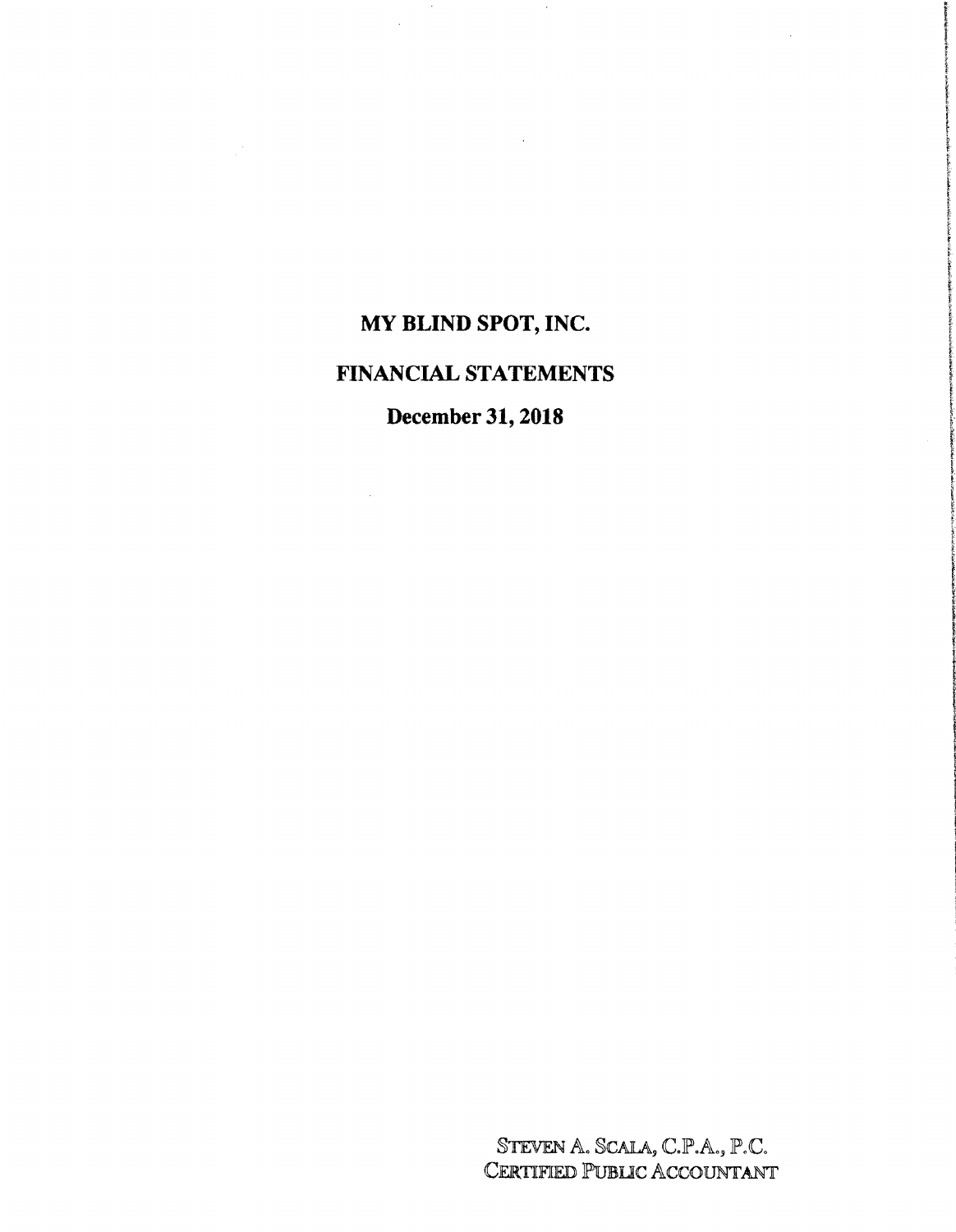# MY BLIND SPOT, INC.

 $\mathcal{L}$ 

# TABLE OF CONTENTS

#### DECEMBER 31, 2018

# **CONTENTS**

|                                         | Page     |
|-----------------------------------------|----------|
| <b>ACCOUNTANT'S REVIEW REPORT</b>       |          |
| <b>FINANCIAL STATEMENTS</b>             |          |
| <b>Statement of Financial Position</b>  | 2        |
| <b>Statement of Activities</b>          | 3        |
| <b>Statement of Functional Expenses</b> | 4        |
| <b>Statement of Cash Flows</b>          | $5 - 6$  |
| Notes to Financial Statements           | $7 - 15$ |

 $\sim$   $\sim$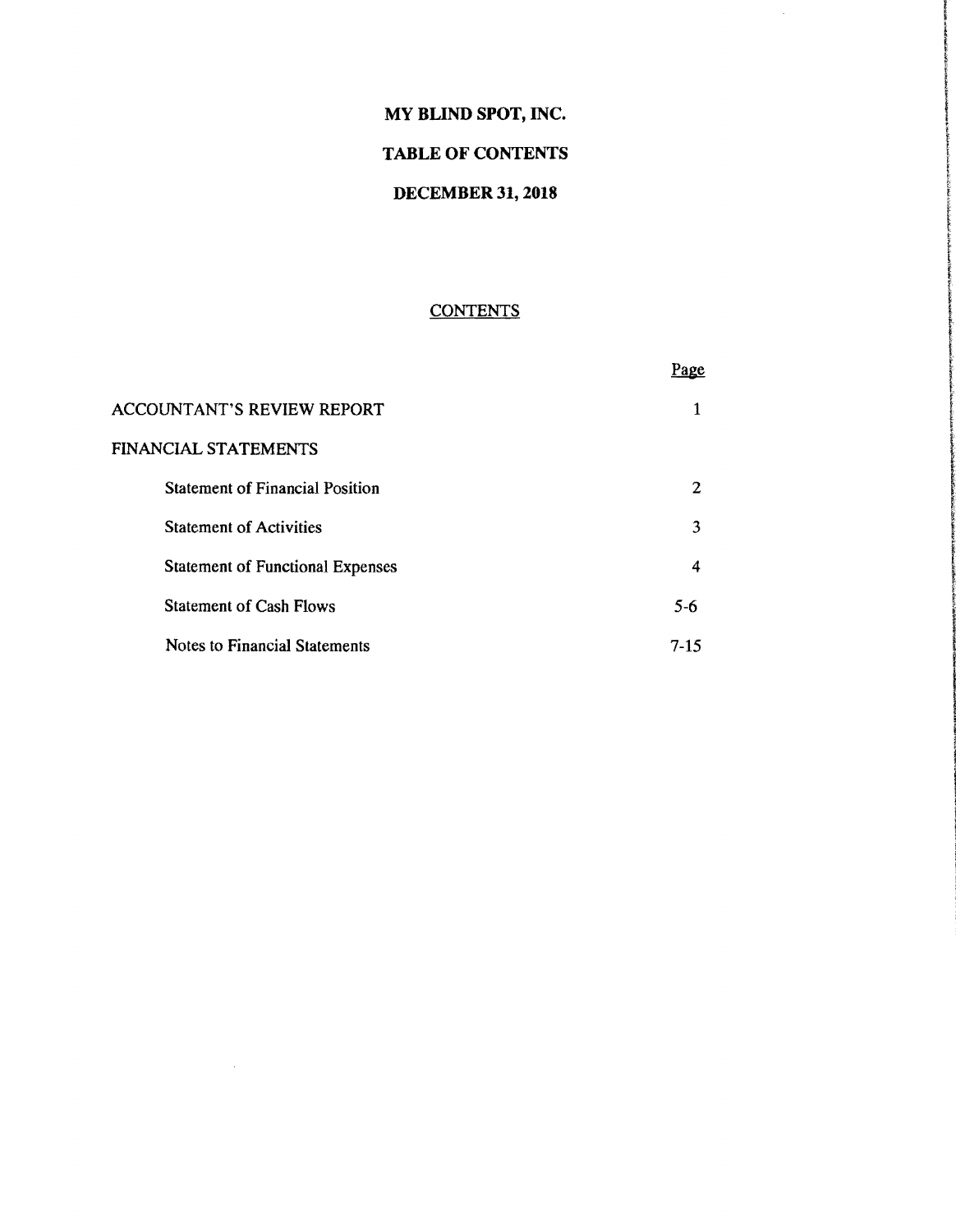STEVEN A. SCALA CPA, PC certified public accountant

845-294-4200 . fax 845-294-4205

www.scalacpa.com 15 Matthews Street, Suite 305 · Goshen, New York 10924 ss@scalacpa.com

## Independent Accountant's Review Report

To the Board of Directors My Blind Spot, Inc. New York, NY 10004

I have reviewed the accompanying statement of financial position of My Blind Spot, Inc. (a nonprofit organization) which comprise the statement of financial position as of December 31. 2018, and the related statements of activities, functional expenses and cash flows for the year then ended, and the related notes to the financial statements. A review includes primarily applying analytical procedures to management's financial data and making inquiries of company management. A review is substantially less in scope than an audit, the objective of which is the expression of an opinion regarding the financial statements as a whole. Accordingly, I do not express such an opinion.

#### Management's Responsibility for the Financial Statements

Management is responsible for the preparation and fair presentation of these financial statements in accordance with accounting principles generally accepted in the United States of America; this includes the design, implementation, and maintenance of internal control relevant to the preparation and fair presentation of financial statements that are free from material misstatement whether due to fraud or error.

#### Accountant's Responsibility

My responsibility is to conduct the review in accordance with Statements on Standards for Accounting and Review Services promulgated by the Accounting and Review Services Committee of the American Institute of Certified Public Accountants. Those standards require me to perform procedures to obtain limited assurance as a basis for reporting whether I am aware of any material modification that should be made to the financial statements for them to be in accordance with accounting principles generally accepted in the United States of America. I believe that the results of my procedures provide a reasonable basis for my report.

#### Accountant's Conclusion

Based on my review, I am not aware of any material modifications that should be made to the accompanying financial statements in order for them to be in accordance with accounting principles generally accepted in the United States of America.

STEVEN A. SCALA, CPA, P.C.

 $\mathsf{Steven}\xspace$  A. Scala  $\mathsf{CPA}\xspace^{\text{(Digitally signed by Steven A. Scalar CPA}}_{\mathsf{PC} \xspace}$  A. Scala, CPA  $\mathsf{PCA}\xspace^{\text{(Digitally signed by Steven A. Scalar CPA}}$ Date: 2019.11.11 13:42:00 -05'00'

f

tantiniikantosa

**Include and in Manhood Committee** 

Goshen, NY November 6,2019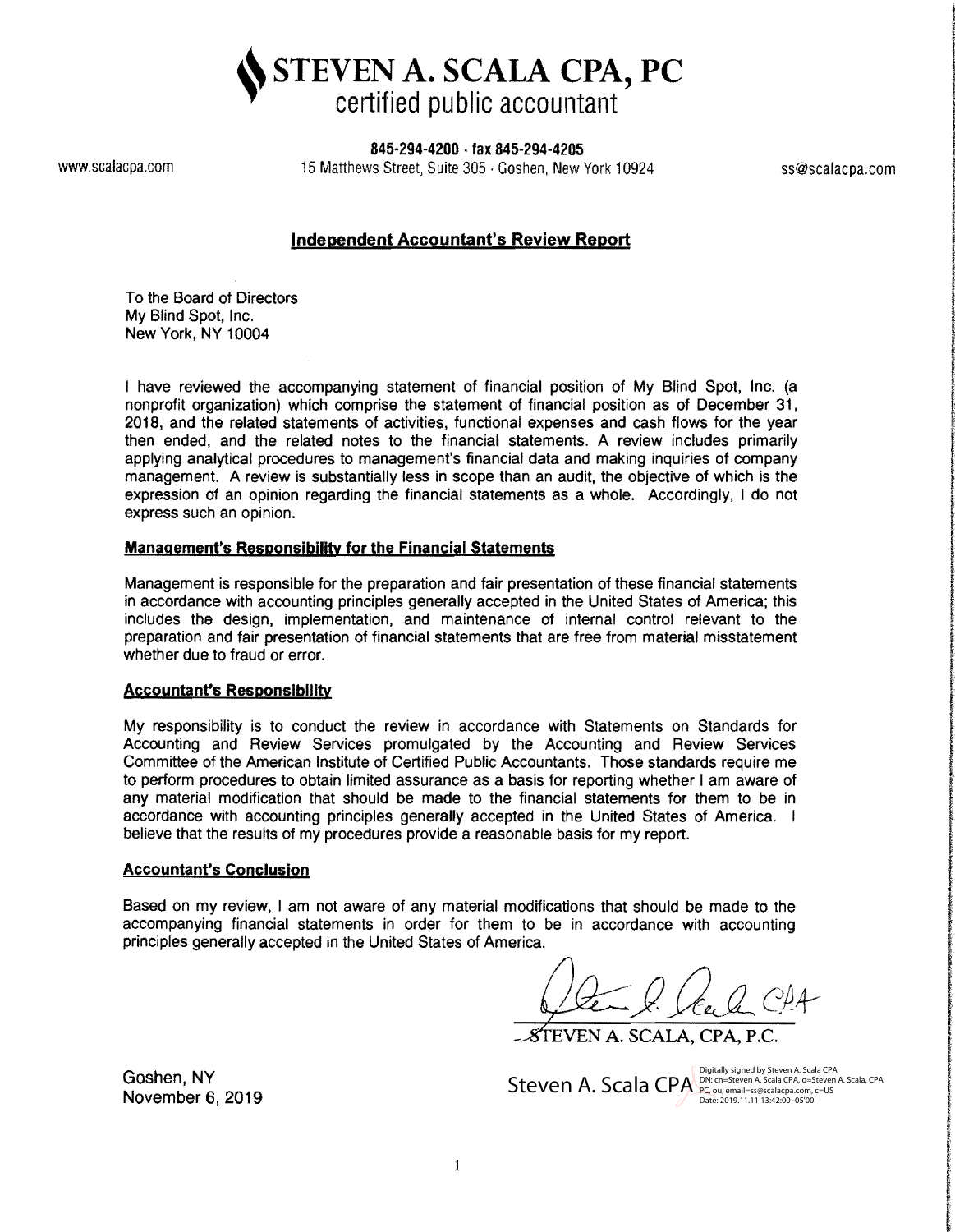# **MY BLIND SPOT, INC. STATEMENT OF FINANCIAL POSITION December 31, 2018**

**ASSETS** 

| <b>CURRENT ASSETS</b>                           |    |           |
|-------------------------------------------------|----|-----------|
| Cash                                            | \$ | 15,061    |
| Accounts receivable - net                       |    | 37,769    |
| Prepaid expenses and other current assets       |    | 1,229     |
| <b>Total Current Assets</b>                     |    | 54,059    |
| Property and equipment - net                    |    | 13,302    |
| Patent application costs                        |    | 15,000    |
| <b>TOTAL ASSETS</b>                             | S. | 82,361    |
| <b>LIABILITIES</b>                              |    |           |
| <b>CURRENT LIABILITIES</b>                      |    |           |
| Accounts payable                                | \$ | 25,215    |
| Payroll taxes payable                           |    | 5,340     |
| Accrued Expenses and other current liabilities  |    | 5,100     |
| <b>Total Current Liabilities</b>                |    | 35,655    |
| Advances from board member                      |    | 80,177    |
| <b>TOTAL LIABILITIES</b>                        |    | 115,832   |
| <b>NET ASSETS (DEFICIT)</b>                     |    |           |
| Net assets (deficit) without donor restrictions |    | (45, 471) |
| Net assets (deficit) with donor restrictions    |    | 12,000    |
| <b>TOTAL NET ASSETS (DEFICIT)</b>               |    | (33, 471) |
| TOTAL LIABILITIES AND NET ASSETS (DEFICIT)      | \$ | 82,361    |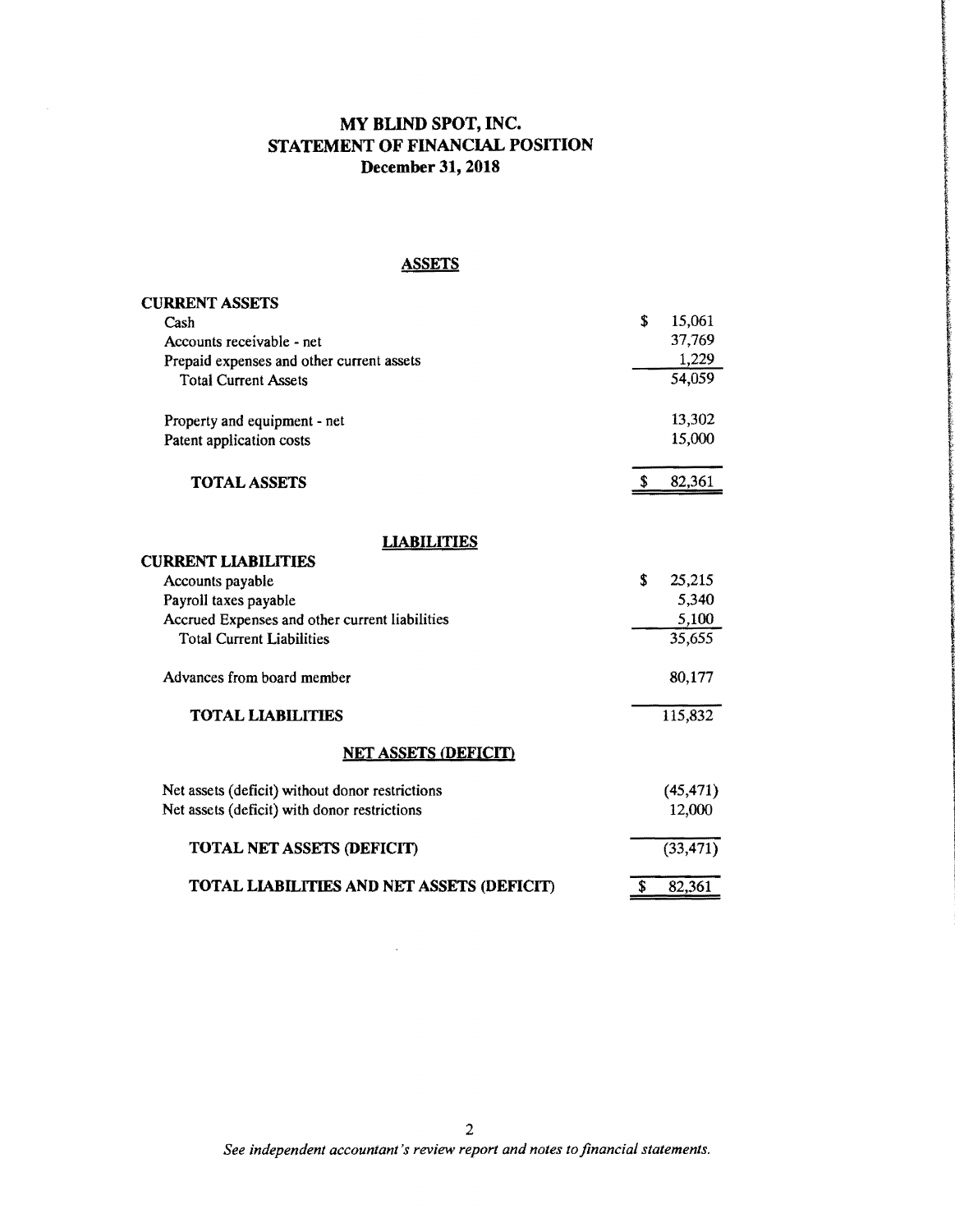# **MY BLIND SPOT, INC. STATEMENT OF ACTIVITIES For the Year Ended December 31, 2018**

|                                          |   | <b>Without</b><br>Donor<br><b>Restrictions</b> | With<br>Donor<br><b>Restrictions</b> |    | <b>Total</b> |
|------------------------------------------|---|------------------------------------------------|--------------------------------------|----|--------------|
| <b>REVENUES</b>                          |   |                                                |                                      |    |              |
| Contributions and grants                 | S | 40,520                                         | \$                                   | S  | 40,520       |
| Program services revenue                 |   | 382,483                                        |                                      |    | 382,483      |
| Other income                             |   | 3,500                                          |                                      |    | 3,500        |
| <b>Total Revenues</b>                    |   | 426,503                                        |                                      |    | 426,503      |
| Net assets released from restriction     |   | 35,887                                         | (35, 887)                            |    |              |
| Total operating revenue                  |   | 462,390                                        | (35, 887)                            |    | 426,503      |
| <b>EXPENSES</b>                          |   |                                                |                                      |    |              |
| Program services                         |   | 311,004                                        |                                      |    | 311,004      |
| Supporting services:                     |   |                                                |                                      |    |              |
| Fundraising                              |   | 66,684                                         |                                      |    | 66,684       |
| Management & general                     |   | 163,477                                        |                                      |    | 163,477      |
| <b>Total Expenses</b>                    |   | 541,165                                        |                                      |    | 541,165      |
| <b>CHANGE IN NET ASSETS</b>              |   | (78, 775)                                      | (35,887)                             |    | (114, 662)   |
| NET ASSETS (DEFICIT) - BEGINNING OF YEAR |   | 33,304                                         | 47,887                               |    | 81,191       |
| NET ASSETS (DEFICIT) - END OF YEAR       |   | (45, 471)                                      | \$<br>12,000                         | \$ | (33, 471)    |

 $\hat{\mathcal{A}}$ 

 $\mathbf{f}^{\left(1\right)}$  ,  $\mathbf{f}^{\left(2\right)}$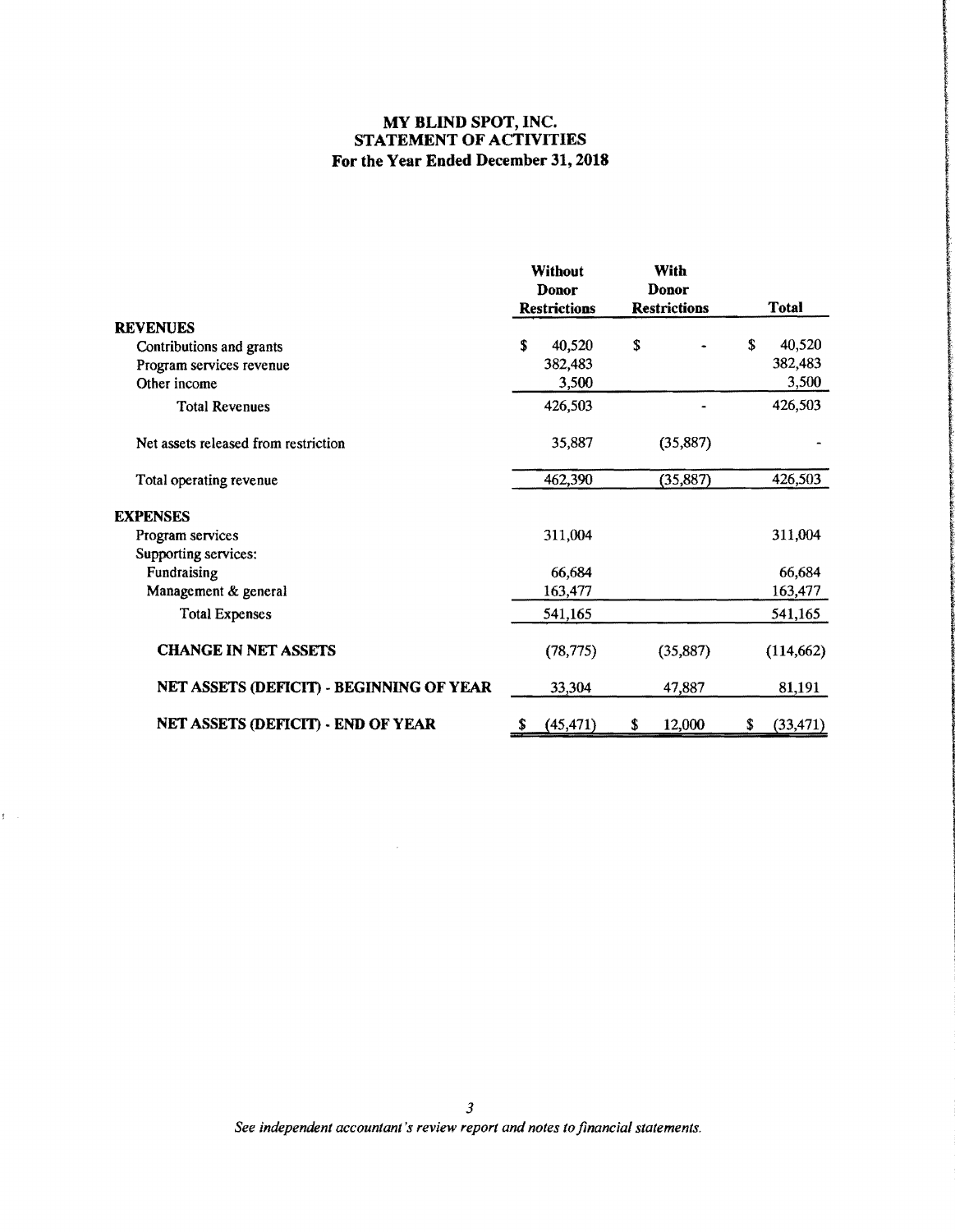#### **MY BLIND SPOT, INC. STATEMENT OF FUNCTIONAL EXPENSES For the Year Ended December 31,2018**

 $\bar{z}$ 

|                                      | Program<br><b>Services</b> | <b>Fundraising</b> | Management &<br><b>General</b> | <b>Total</b> |
|--------------------------------------|----------------------------|--------------------|--------------------------------|--------------|
| Advertising and marketing            | \$                         | \$<br>23,350       | \$                             | S<br>23,350  |
| Bad debts                            |                            |                    | 38,775                         | 38,775       |
| Bank charges and fees                |                            |                    | 1,441                          | 1,441        |
| Conferences, conventions, meetings   | 16,524                     |                    |                                | 16,524       |
| Curriculum development and training  | 19,200                     |                    |                                | 19,200       |
| Depreciation                         |                            |                    | 5,940                          | 5,940        |
| <b>Grant Writing</b>                 |                            | 10,500             |                                | 10,500       |
| Insurance                            |                            |                    | 2,679                          | 2,679        |
| Legal and accounting                 |                            |                    | 40,938                         | 40,938       |
| Office and other                     | 2,570                      |                    | 16,209                         | 18,779       |
| Payroll Taxes                        | 8,922                      | 1,629              | 997                            | 11,548       |
| Professional services                | 21,125                     |                    | 44,129                         | 65,254       |
| <b>Salaries</b>                      | 98,842                     | 20,250             | 8,527                          | 127,619      |
| Technology design and implementation | 112,208                    |                    |                                | 112,208      |
| Telephone                            |                            |                    | 3,842                          | 3,842        |
| Travel                               | 31,613                     | 10,955             |                                | 42,568       |
| Total                                | \$311,004                  | 66,684             | 163,477                        | 541,165<br>S |

See independent accountant's review report and notes to financial statements.

 $\ddot{\phantom{0}}$ 

**START**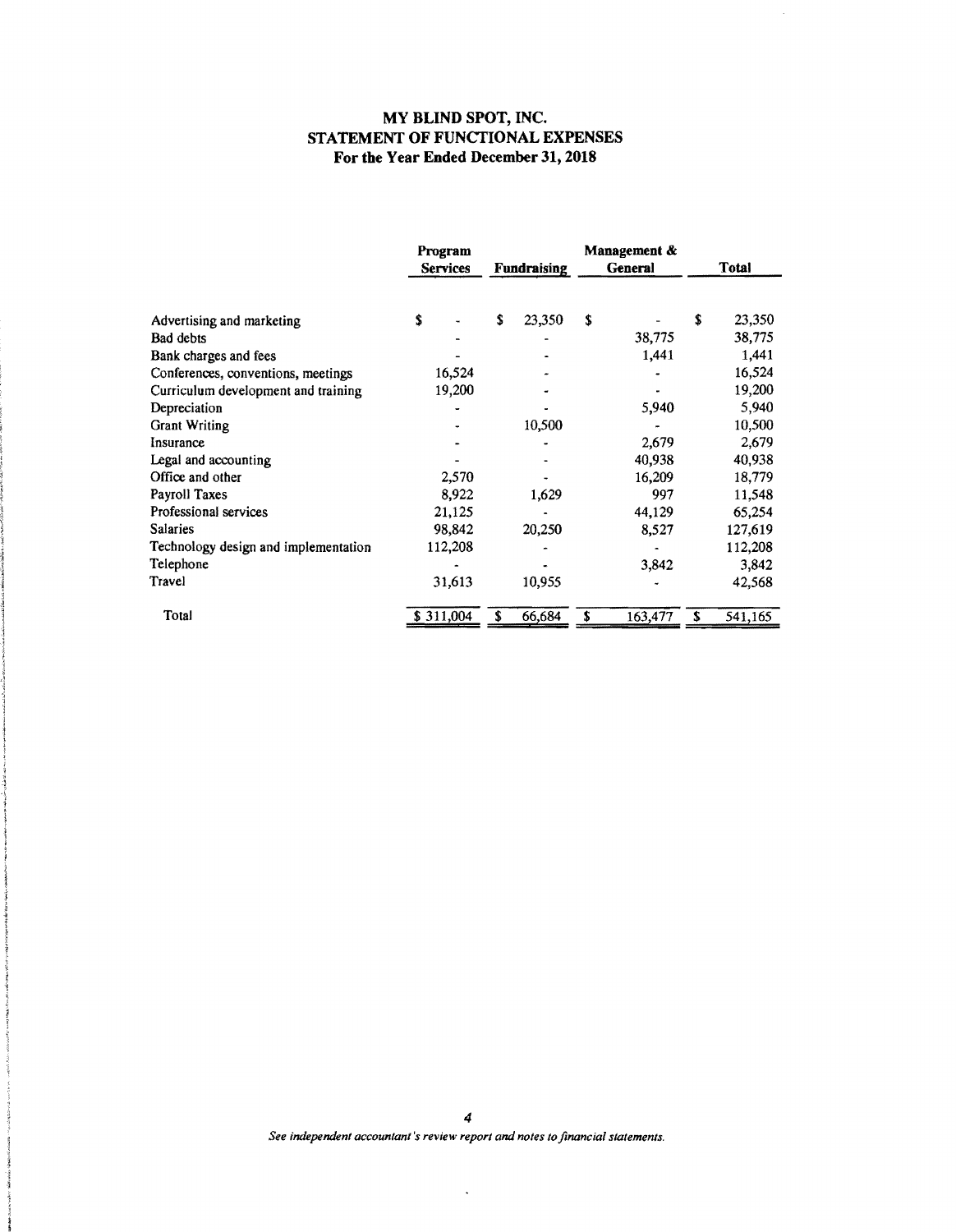# **MY BLIND SPOT, INC. STATEMENT OF CASH FLOWS December 31,2018**

## **CASH FLOWS FROM OPERATING ACTIVITIES**

| Cash received from contributions and grants         | S<br>40,520 |
|-----------------------------------------------------|-------------|
| Cash received from program services                 | 331,589     |
| Other revenue                                       | 3,500       |
| Cash provided by operating activities               | 375,609     |
| Cash used to pay program service expenses           | (288, 177)  |
| Cash used to pay fundraising expenses               | (66, 684)   |
| Cash used to pay management and general expenses    | (118, 783)  |
| Cash disbursed for operating activities             | (473, 644)  |
| NET CASH (USED IN) PROVIDED BY OPERATING ACTIVITIES | (98,035)    |
| <b>CASH FLOWS FROM INVESTING ACTIVITIES</b>         |             |
| Patent application costs                            | (15,000)    |
| Purchase of property and equipment                  | (4, 737)    |
| Cash disbursed for investing activities             | (19, 737)   |
| NET CASH (USED IN) PROVIDED BY INVESTING ACTIVITIES | (19, 737)   |
| <b>CASH FLOWS FROM FINANCING ACTIVITIES</b>         |             |
| Advances from board member                          | 80,177      |
| Cash provided by financing activities               | 80,177      |
| NET CASH (USED IN) PROVIDED BY FINANCING ACTIVITIES | 80,177      |
| <b>NET INCREASE (DECREASE) IN CASH</b>              | (37, 595)   |
| <b>CASH - BEGINNING OF YEAR</b>                     | 52,656      |
| <b>CASH - END OF YEAR</b>                           | 15,061<br>S |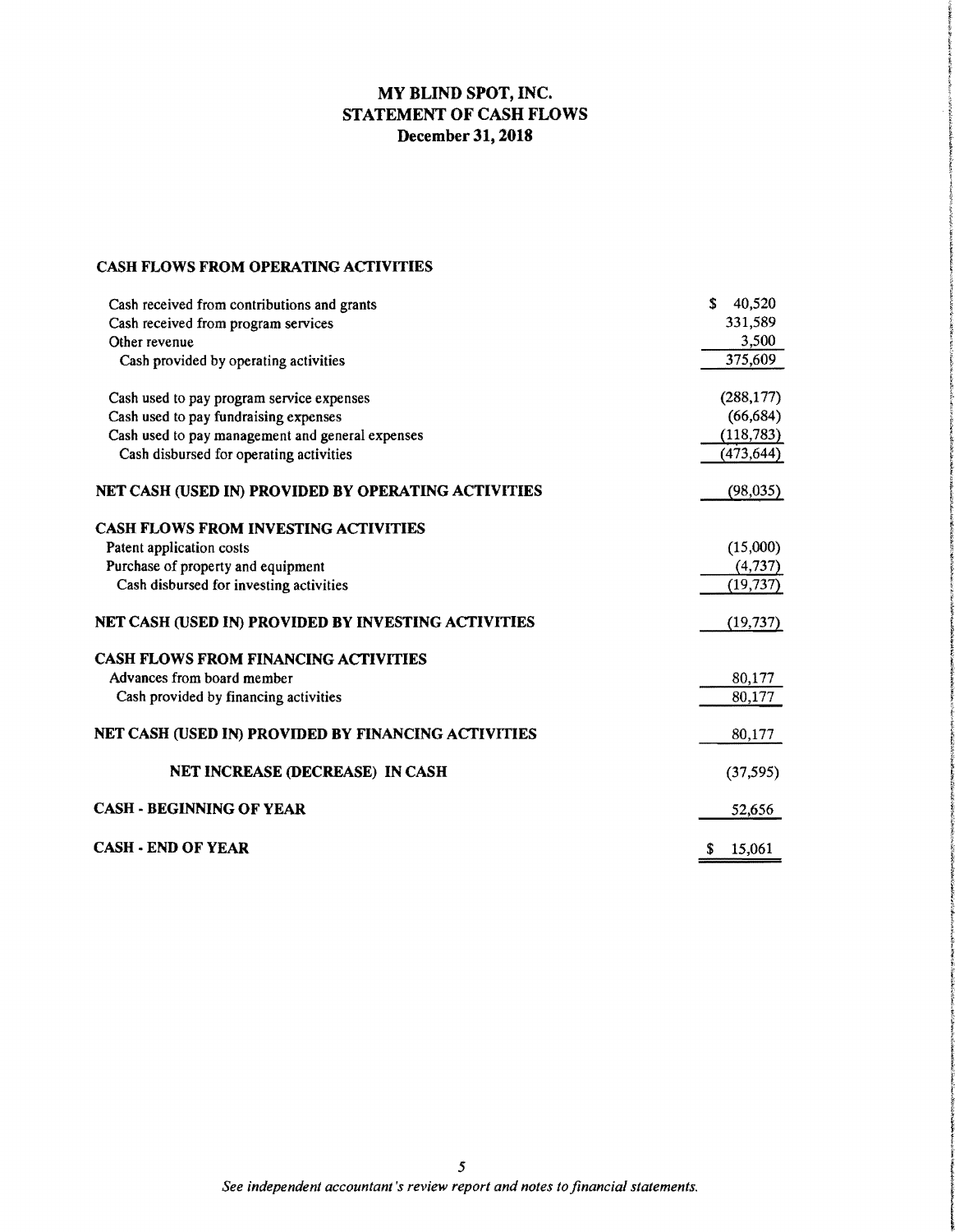# MY BLIND SPOT, INC. STATEMENT OF CASH FLOWS December 31, 2018

#### RECONCILIATION OF CHANGE IN NET ASSETS TO NET CASH PROVIDED BY (USED IN) OPERATING ACTIVITIES:

| Increase (Decrease) in net assets                                                            | (114, 662)<br>S |
|----------------------------------------------------------------------------------------------|-----------------|
| Adjustments to reconcile increase in net assets<br>to net cash used by operating activities: |                 |
| Depreciation                                                                                 | 5,940           |
| Bad debt expense                                                                             | 38,775          |
| Changes in assets:                                                                           |                 |
| (Increase) Decrease in accounts receivable                                                   | (50, 894)       |
| (Increase) Decrease in prepaid expenses and                                                  |                 |
| other current assets                                                                         | (21)            |
| Changes in liabilities:                                                                      |                 |
| Increase (Decrease) in accounts payable                                                      | 18,885          |
| Increase (Decrease) in payroll taxes payable                                                 | 3,942           |
| <b>Total Adjustments</b>                                                                     | 16,627          |
| NET CASH (USED IN) PROVIDED BY OPERATING ACTIVITIES                                          | (98,035)        |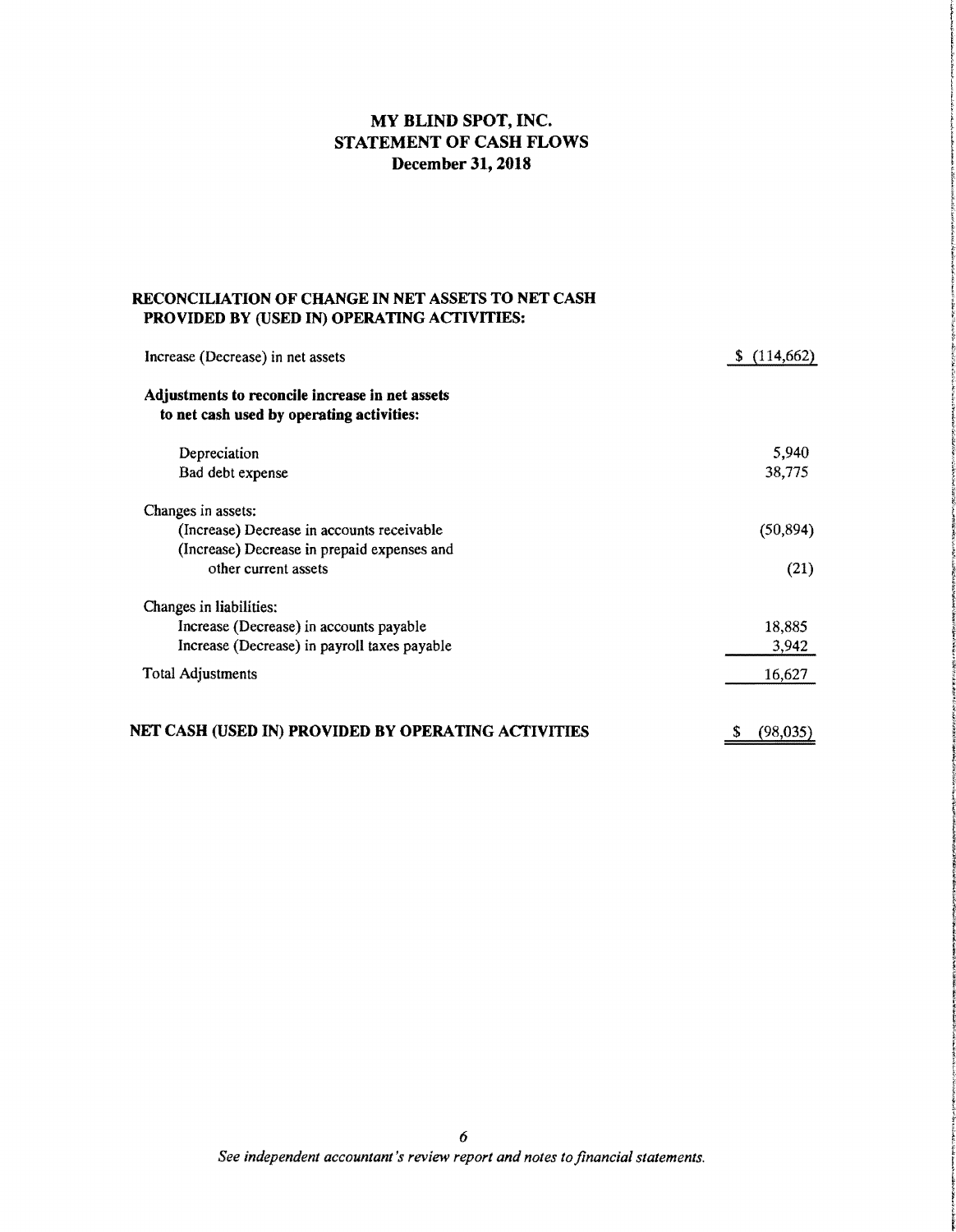#### Note·l Summary of Significant Accounting Policies

#### *Organization and Nature of Activities*

My Blind Spot, Inc., (the Organization), was incorporated in the State of New York on February 17,2009. The purpose of the Organization is to advance equal access and promote understanding, respect and opportunity for the blind, the visually impaired and the print disable.

The Organization works with corporations, schools, government agencies, and community based organizations to promote, evaluate and improve accessibility for software programs, work environments, and websites. The Organization also offers educational programs and services to teach users how to harness the power of accessible technologies, with an emphasis on skills that support financial management, employment and entrepreneurship.

## *(a)* Basis of Presentation

The financial statements of My Blind Spot, Inc. are prepared using U.S. generally accepted accounting principles (U.S. GAAP). The financial statements are presented in accordance with Financial Accounting Standards Board (FASB) Accounting Standards Codification (ASC) 958 dated August 2016, and the provisions of the American Institute of Certified Public Accountants (AICPA) "Audit and Accounting Guide for Not-for-Profit Organizations" (the "Guide"). (ASC) 958-205 was effective January 1, 2018. Under the provisions of the Guide, net assets and revenues, and gains and losses are classified based on the existence or absence of donor-imposed restrictions. Accordingly, the net assets of the Organization and changes therein are classified as follows:

*Net Assets Without Donor Restrictions·* Net assets that are not subject to donor-imposed restrictions and may be expended for any purpose in performing the primary objectives of the Organization. The Organization's board may designate assets without restrictions for specific operational purposes from time to time.

*Net assets with donor restrictions -* Net assets subject to stipulations imposed by donors, and grantors. Some donor restrictions are temporary in nature; those restrictions will be met by actions of the Organization or by the passage of time. My Blind Spot Inc. had \$-0- of temporarily restricted net assets at December 31, 2018.

#### *(b) Use ofEstimates*

The preparation of financial statements in conformity with U.S. generally accepted accounting principles require management to make estimates and assumptions that affect the reported amounts of assets, liabilities, revenue, and expenses and the disclosure of contingent assets and liabilities at the date of the financial statements. Actual results may differ from those estimates.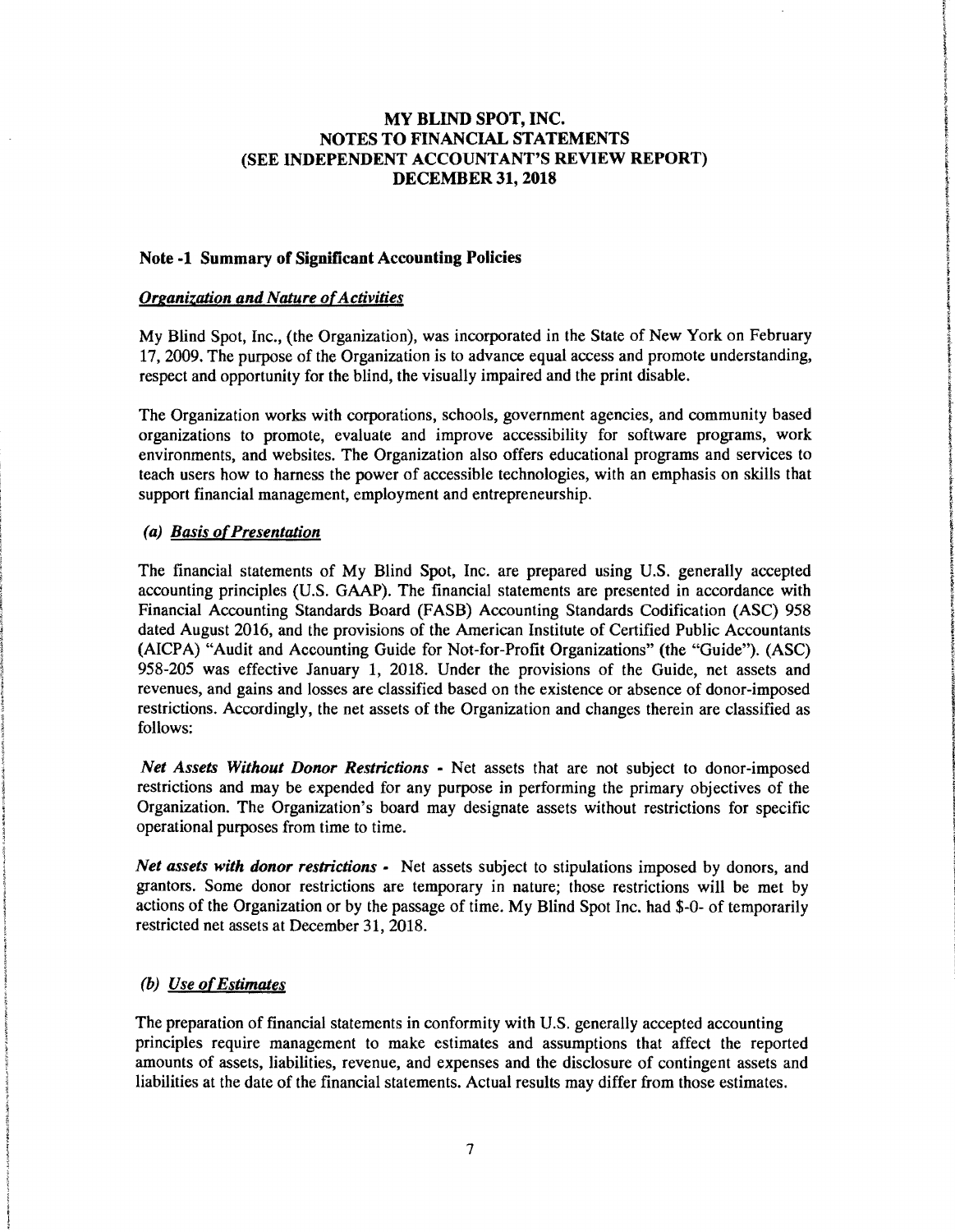## Note -1 Summary of Significant Accounting Policies (cont'd).

#### *(c) Cash and Cash Equivalents*

Cash and cash equivalents consist of cash and highly liquid investments with original maturities of three months or less.

#### *(d) Accounts and Grants Receivable*

Accounts and grants receivable is comprised primarily of amounts owed to the Organization for program services. Grants receivable, when applicable, is comprised of amounts awarded to the Organization but not yet received.

#### *(e) Basis ofAccounting*

The financial statements of the Organization have been prepared on the accrual basis of accounting and accordingly reflect all significant receivables, payables and other liabilities under the accrual method, income is recognized when earned and expenses are recorded when incurred.

## *(j) Income Taxes*

The Organization is a not-for-profit organization exempt from income taxes under Section 501(c)(3) of the Internal Revenue Code and classified by the Internal Revenue Service as other than a private foundation and is generally not subject to federal or state income taxes. However, My Blind Spot, Inc. is subject to federal income taxes on any net income that is derived from My Blind Spot, Inc.'s conduct of a trade or business, regularly carried on, and not in furtherance of the purposes for which it was granted exemption. No income tax provision has been recorded as the net income, if any, from any unrelated trade or business, in the opinion of management, is not material to the financial statements taken as a whole. My Blind Spot, Inc. evaluates uncertain tax positions in accordance with Financial Accounting Standards Board (FASB) Accounting Standards Codification (ASC) Subtopic 740-10, *Income Taxes - Overall*, whereby the effect of the uncertainty would be recorded if the outcome is considered probable and reasonably estimable. As of December 31, 2018, My Blind Spot, Inc. had no uncertain tax positions requiring accrual. The Organization is no longer subject to examination by U.S. and New York tax authorities for years before 2015.

## *(g) Revenue Recognition*

*Contributions and Grants* - Contributions and grants received are recorded as increases in net assets without donor restrictions. Donor restricted grants and contributions are reported as increases in net assets with donor restrictions, depending on the existence and/or nature of any donor restrictions. When these restrictions expire, or are released, net assets with donor

 $\ddot{\cdot}$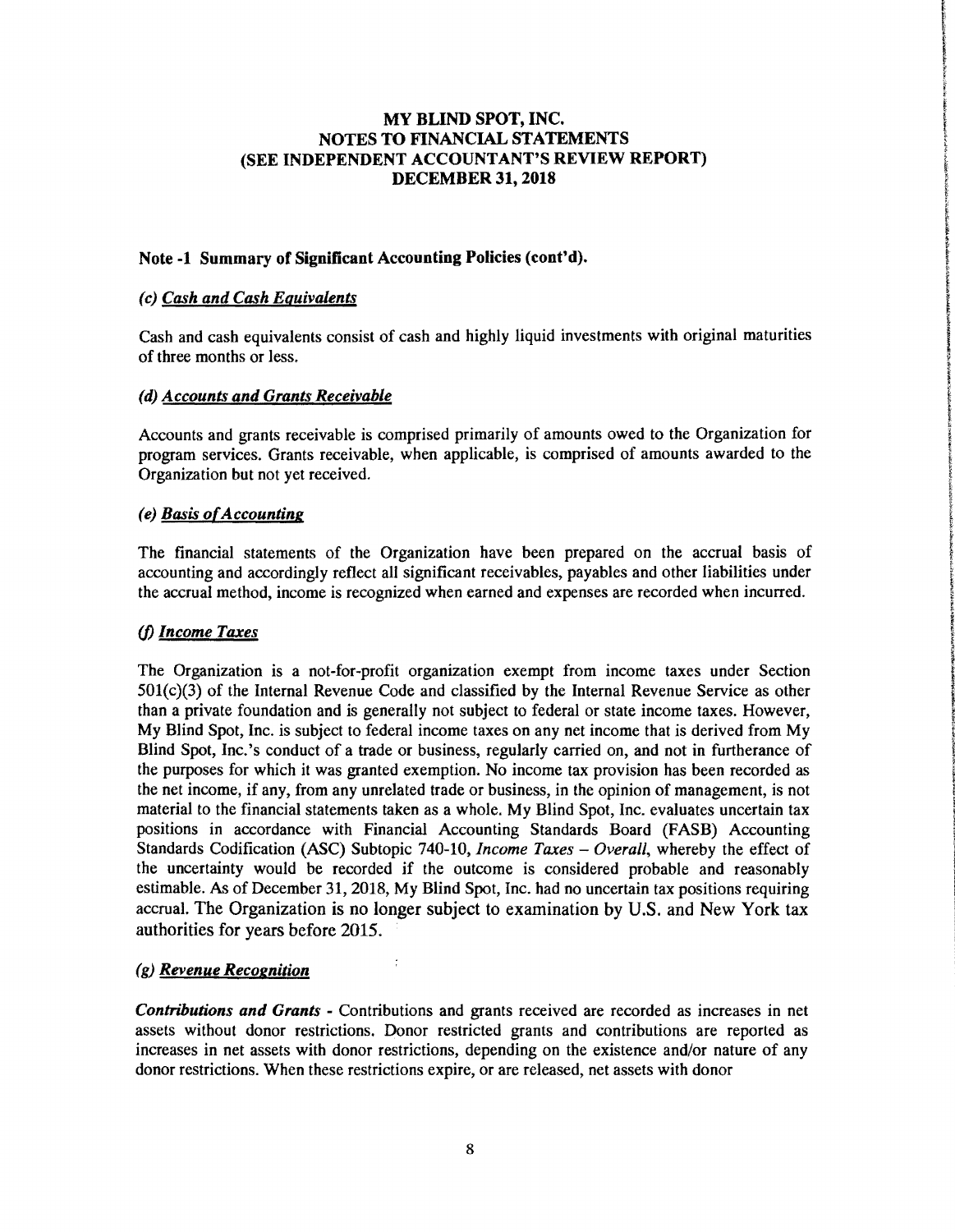#### Note -1 Summary of Significant Accounting Policies (cont'd).

#### *(g) Revenue Recognition (cont'd).*

restrictions are reclassified as net assets without donor restrictions and reported in the Statement of Activities as net assets released from restrictions. Contributions received with donor-imposed restrictions that are satisfied within the same reporting period are reported as unrestricted support in that period. Contributions, certain grants, and unconditional promises of contributions are recognized as support in the period received.

*Program service revenue* – Program service revenue is recognized in the period in which the revenues are earned and the related work is performed in accordance with the terms of the contract.

*Donated goods and services-* For recognition of donated goods and services in the Organization's financial statements, such goods or services must (i) create or enhance non-financial assets and (ii) typically need to be acquired if not provided by donation. Additionally, recognition of donated services must (i) require a specialized skill, and (ii) be provided by individuals possessing these skills. Donated goods and services are recorded at their estimated fair values at the dates of donation and are reported as unrestricted support unless the donor has restricted the donated assets to a specific purpose. Donated goods and services are reported as both contributions and offsetting expenses in the accompanying consolidated statements of activities, when applicable.

## (h) *Credit Risk*

Financial instruments that potentially subject My Blind Spot, Inc. to concentrations of credit risk consist principally of cash and cash equivalents. My Blind Spot, Inc. maintains its cash and cash equivalents in bank accounts that, at times, may exceed federally insured limits. My Blind Spot, Inc.'s cash and cash equivalent accounts have been placed with high credit quality financial institutions.

The Organization extends credit to customers which may include various government agencies, certain institutions and privately owned entities. This results in accounts receivables arising from its normal activities. The Organization does not require collateral from its customers but assesses the financial strength of its customers. Based on such assessment, the Organization has not provided an allowance for doubtful accounts. The Organization believes that its' credit risk exposure based upon the financial strength of its customers, other than disclosed above, is limited. Such estimates may change in the near future.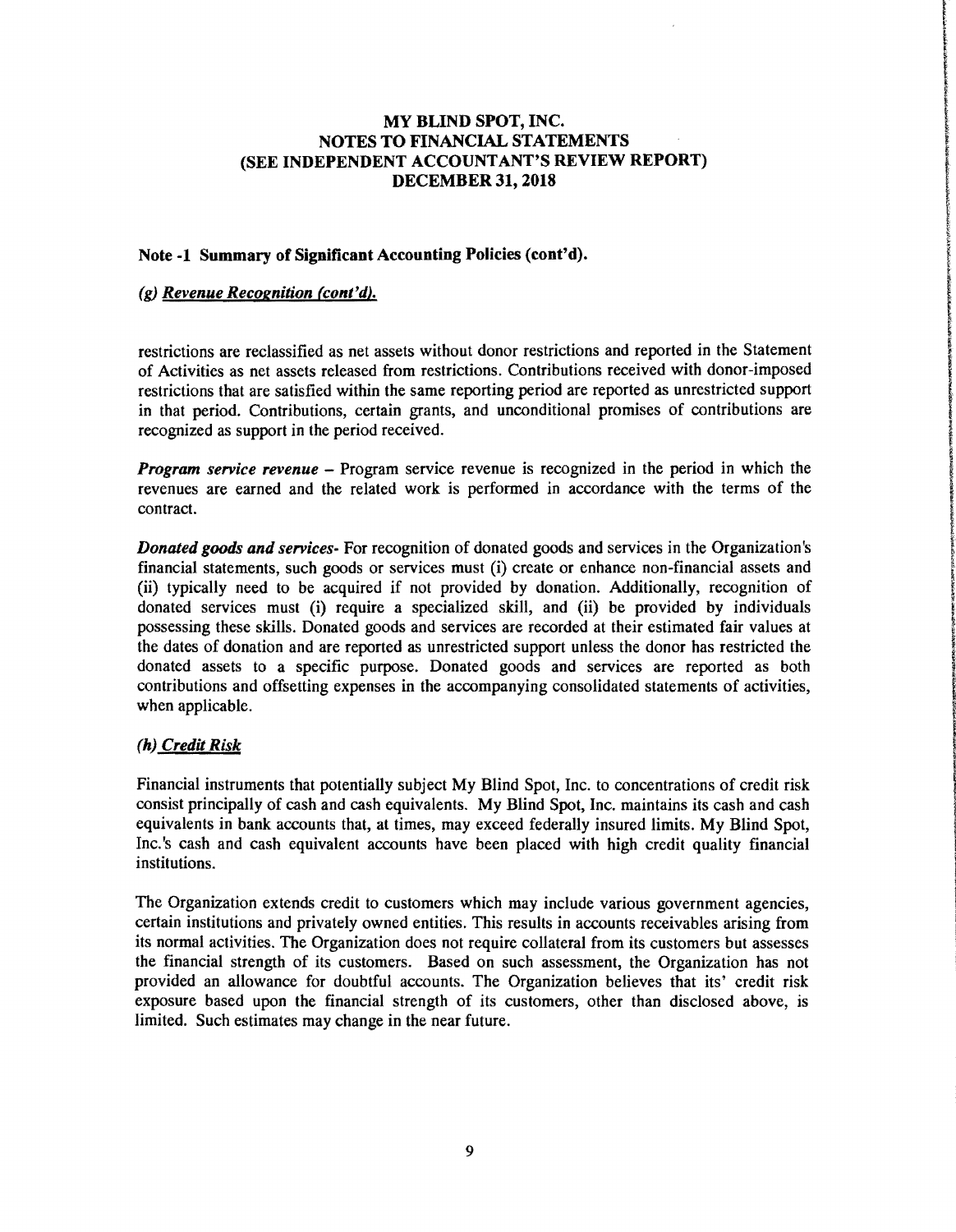## Note·l Summary of Significant Accounting Policies (cont'd).

## (h) *Credit Risk (cont'd).*

*Concentration of credit risk·* During the year ended December 31, 2018, My Blind Spot, Inc. received 10% of its revenue and support from grants and contributions, and 90% from program service revenue.

## *(i) Functional Allocation ofExpenses*

The costs of providing program and other activities have been summarized on a functional basis in the statements of activities. Accordingly, certain costs have been allocated among program services and supporting services benefited. Such allocations are determined by management on an equitable basis. Expenses that can be identified with a specific program or supporting service are charged directly to the related program or supporting service. Expenses that are associated with more than one program or supporting service are allocated based on methods determined by management to be reasonable, such as estimates of time and effort, and percentage of functional costs to overall costs, etc. The following costs have been allocated; salaries and payroll taxes, insurance, office and other, and travel, meals and entertainment. These costs are included in the accompanying statements of functional expenses.

## (j) *Propertv and equipment*

Property and equipment are stated at cost, net of accumulated depreciation. Depreciation expense is computed using the straight-line method over the estimated useful lives of the related assets, which are generally three to seven years. Additions, major renewals, and improvements are capitalized, while any maintenance and repairs are expensed. Upon disposition, the net book value of assets is relieved and resulting gains or losses are reflected in current operations. My Blind Spot, Inc. evaluates long-lived assets for impairment whenever events or changes in circumstances indicate that the carrying value of an asset may not be recoverable. If such asset is considered impaired, the impairment to be recognized is measured by the amount by which the carrying amount of the asset exceeds the fair value of the asset. During 2018, there were no events or changes in circumstances indicating that the carrying amount of the fixed assets may not be recoverable.

The Organization capitalizes all fixed assets with a cost of \$500 or more. Donations of fixed assets are recorded as support at their estimated fair value. Such donations are reported as unrestricted support unless the donor has restricted the donated asset to a specific purpose. Assets donated with explicit restrictions regarding their use and contributions of cash that must be used to acquire property and equipment are reported as restricted support.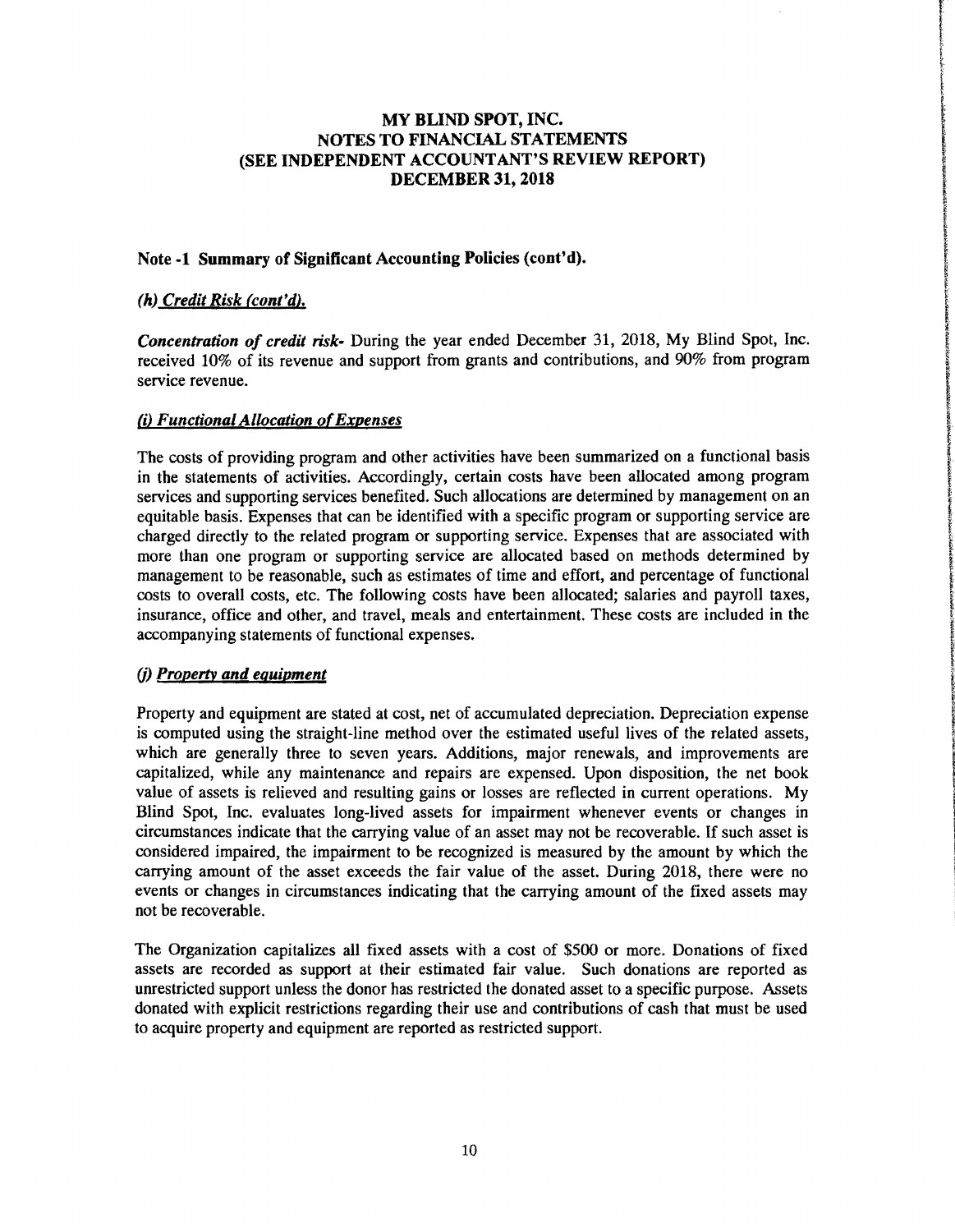## Note·l Summary of Significant Accounting Policies (cont'd).

#### *(k)AdveTtising Expenses*

The Organization incurred advertising and marketing expense of \$23,350 for the year ended December 31, 2018 which has been included in the accompanying statements of functional expenses.

#### *(I) Donated Services*

The Organization receives donated services from a variety of unpaid volunteers assisting the Organization. No amounts have been recognized in the accompanying statement of activities because the criteria for recognition of such volunteer effort under GAAP have not been satisfied.

#### *(m) Net assets with donor restrictions*

As of December 31, 2018, My Blind Spot, Inc. had \$12,000 of temporarily restricted assets. All previous restricted funds have been utilized in accordance with the grants for costs incurred for the purpose of training the blind in the use of My Blind Spot's accessible version of QuickBooks accounting software as well as operating expenses incurred during the year in connection with the Organization's purpose.

## *(n) Available Resources and Liquiditv*

The Organization regularly monitors liquidity required to meet its operating needs and other contractual commitments, while also striving to maintain cash as available funds. The Organization only has one source of liquidity at its disposal, cash, and does not have any lines of credit, or commercial paper facilities. A Board member supplies loans to the Organization as needed. The Organization is small and depends on customer service contracts, grants, and donations. The Organization's expenses are directly tied to the program service revenue. Normal operating expenses and overhead are monitored regularly and are maintained at a minimum to support the current expenses and future growth of the Organization.

For purposes of analyzing resources available to meet general expenditures over a 12-month period, the Organization considers all expenditures related to its ongoing activities as well as the conduct of services undertaken to support those activities to be general expenditures. The Organization's only debt does not have any terms of repayment as the nature and structure of the debt as being from a board member, and therefore all cash is available to meet current operating needs.

In addition to financial assets available to meet general expenditures over the next 12 months, the Organization operates with a balanced budget and anticipates collecting sufficient revenue to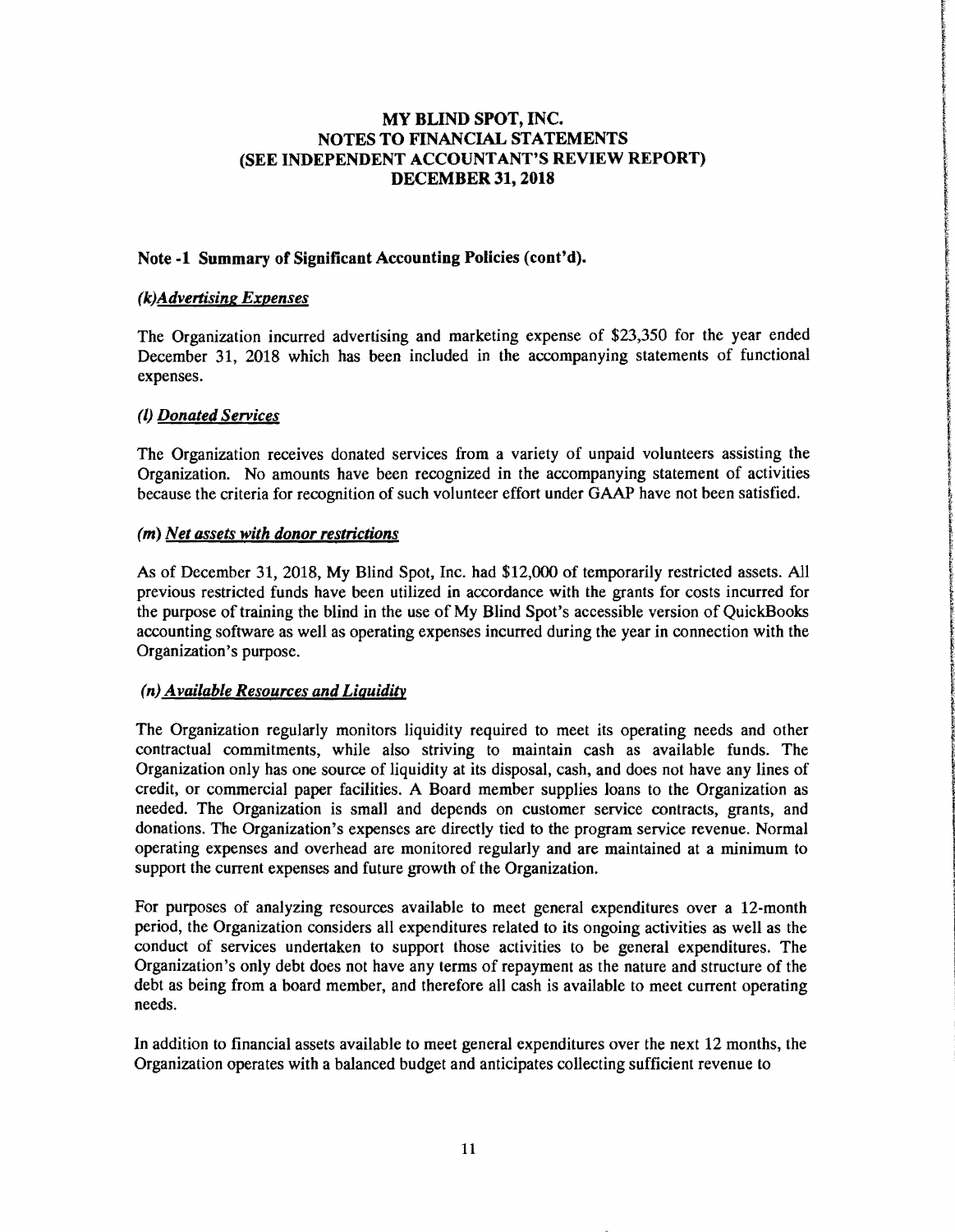f **information** I', ali vezen adalektoa.<br>Airotzailea adalektoa

i

i<br>Solombiliza

t

**for the property** 

*<i><u>filiation</u>* 

the objects in

of her articles on Autobachine ilmetrianis

**International Address to their** 

I

**International Control Control Angle** 

#### Note·1 Summary of Significant Accounting Policies (cont'd).

#### *(n) Available Resources and Liquidity (cont'd).*

cover general expenditures not covered by donor-restricted resources. Although the Cover general expenditures not covered by donor-restricted resources. Although the<br>Organization's cash flow statement shows negative cash generated by operations for the fiscal<br>Very ending 2018, they entiminate positive c year ending 2018, they anticipate positive cash flow for 2019 as they are anticipating additional customer service revenue in 2019 from public and private corporations as follows;

CUNY - a 2-3 year contract valued at \$450,000, Canon USA - annual contract \$100,000, The Organization expects to collect sufficient cash in the near term to meet its cash needs.

As of December 31, 2018, the following financial assets could readily be made available within one year of the balance sheet date to meet general expenditures:

| Cash and cash equivalents | 15,061<br>S. |  |
|---------------------------|--------------|--|
| Accounts receivable       | 37,769       |  |
| Total                     | 52.830       |  |

#### *(0) Recent Accounting Pronouncements*

In February 2016, FASB issued Accounting Standards Update (ASU) No. 2016-02, *Leases (Topic*  842). This pronouncement changes the requirements of recognizing lease assets and lease liabilities on the statement of financial position and disclosing key information about leasing arrangements. ASU No. 2016-02 requires liabilities on the statement of financial position and disclosing key information about leasing lessees for those leases classified as operating leases under previous U.S. GAAP. A lessee should recognize in the statement of financial position a liability to make lease payments (the lease liability) and a right-of-use asset representing its right to use the underlying asset for the lease term. The amendments in this update are effective for fiscal years beginning after December 15, 2020, and early adoption is permitted. My Blind Spot, Inc. is in the process of assessing the implementation date of the provisions of ASU No. 2016-02 and the impact of the pronouncement on its results of operations, financial positions, cash flows, and notes to the financial statements. The organization will adopt and implement the standard at the required time.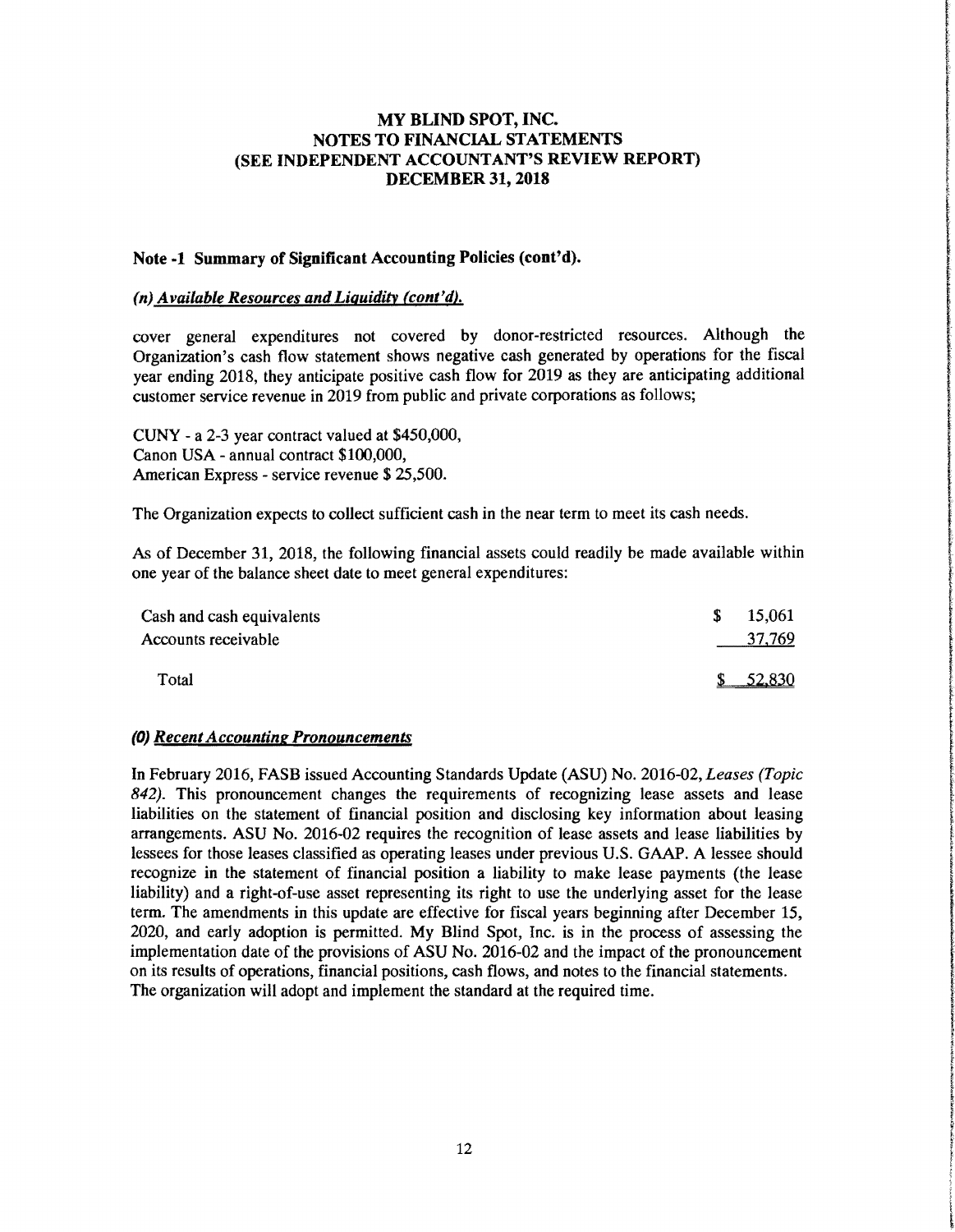#### Note -1 Summary of Significant Accounting Policies (cont'd).

#### (0) *Recent Accounting Pronouncements (cont'd).*

In August 2016, FASB issued Accounting Standards Update (ASU) No. 2016-14, *Not-far-Profit Entities* (Topic 958) (ASU 2016-14). This pronouncement changes the presentation of financial statements for Not-for-Profit entities. ASU No. 2016-14 requires the presentation of two net asset classes (without donor restrictions and with donor restrictions). The pronouncement requires all Not-for-Profit entities to present together in one place the amounts of expense by both their natural and functional classifications. Additionally, ASU No. 2016-14 provides enhanced disclosures about amount and purposes of board designations, appropriations and self-imposed limits on resources without donor imposed restrictions as well as new liquidity disclosures.

Finally, ASU No. 2016-14 requires entities to provide quantitative and qualitative information about management of liquid resources and availability of financial assets to meet cash needs within one year of the balance sheet date. The amendments in this update are effective for fiscal years beginning after December 15, 2017, and early adoption is permitted. My Blind Spot, Inc. has adopted ASU 2016-14as of and for the year ended December 31, 2018.

During May, 2014, the Financial Accounting Standards Board ("FASB") issued Accounting Standards Update No. 2014-09, "Revenue from Contracts with Customers (Topic 606)". This ASU was the result of a joint project of the FASB and the International Accounting Standards Board ("IASB") to clarify the principles for recognizing revenue and to develop a common revenue standard for U.S. GAAP and IFRS.

The guidance in this ASU affects any entity that either enters into contracts with customers to transfer goods or services or enters into contracts for the transfer of non-financial assets unless those contracts are within the scope of other standards.

The ASU provides that an entity should recognize revenue to reflect the transfer of promised goods or services to customers in an amount that equals the consideration the entity expects to be entitled to in exchange for those goods or services. An entity should apply the following five-step process to recognize revenue:

- Step 1: Identify the contract with the customer.
- Step 2: Identify the performance obligations under the contract.
- Step 3: Determine the transaction price.
- Step 4: Allocate the transaction price to the performance obligations under the contract.
- Step 5: Recognize revenue when (or as) the entity satisfies a performance obligation.

The amendments of ASU No. 2014-09 are effective for non-public companies for annual reporting periods beginning after December 15, 2018, and interim periods beginning one year later, December 15, 2019 and early adoption is permitted. My Blind Spot, Inc. is in the process of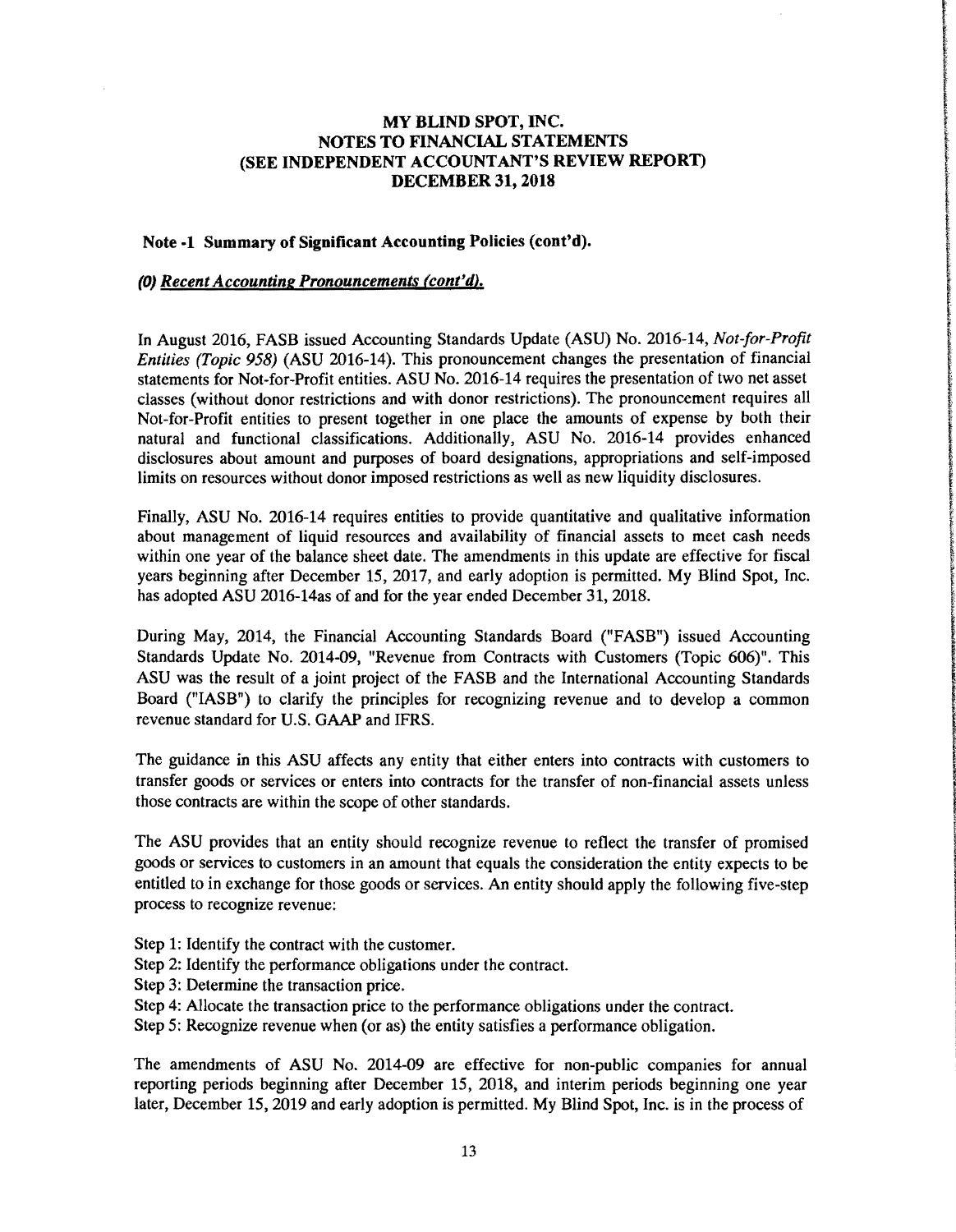## Note·1 Summary of Significant Accounting Policies (cont'd).

#### (0) *Recent Accounting Pronouncements (cont'd).*

assessing the implementation date of the provisions of ASU No. 2014-09 and the impact of the pronouncement on its results of operations, financial positions, cash flows, and notes to the financial statements. The organization will adopt and implement the standard at the required time.

The FASB issued ASU 2018-08, *Clarifying the Scope and Accounting Guidance lor Contributions Received and Contributions Made.* Contributions are specifically excluded from the new revenue recognition guidance in ASC 606, *Revenue for Contracts with Customers* and are instead covered under ASC 958-602, *Not-for-Profit Entities-Revenue Recognition*. Exchange transactions fall under the guidance in ASC 606. after December 15,2018. The Organization will adopt and implement ASU 2014-09 and ASU 2018-08 at the required time.

#### Note·2 Accounts and Grants Receivable

Note -3

Accounts and grants receivables are summarized as follows:

| Accounts receivable<br>Grants receivable                            | \$<br>37,769<br>-0-<br>37,769   |
|---------------------------------------------------------------------|---------------------------------|
| Less: allowance for doubtful accounts                               | $-0-$                           |
| Total                                                               | 769                             |
| <b>Property and Equipment</b>                                       |                                 |
| Property and equipment is summarized as follows:                    |                                 |
| Office and computer equipment<br>Machinery and equipment<br>Website | \$<br>11,945<br>2,054<br>17,200 |

Less: Accumulated depreciation 17,897

\$ 13.302

31,199

Depreciation expense related to property and equipment amounted to \$5,940 for the year ended December 31, 2018, and is included in management and general expenses.